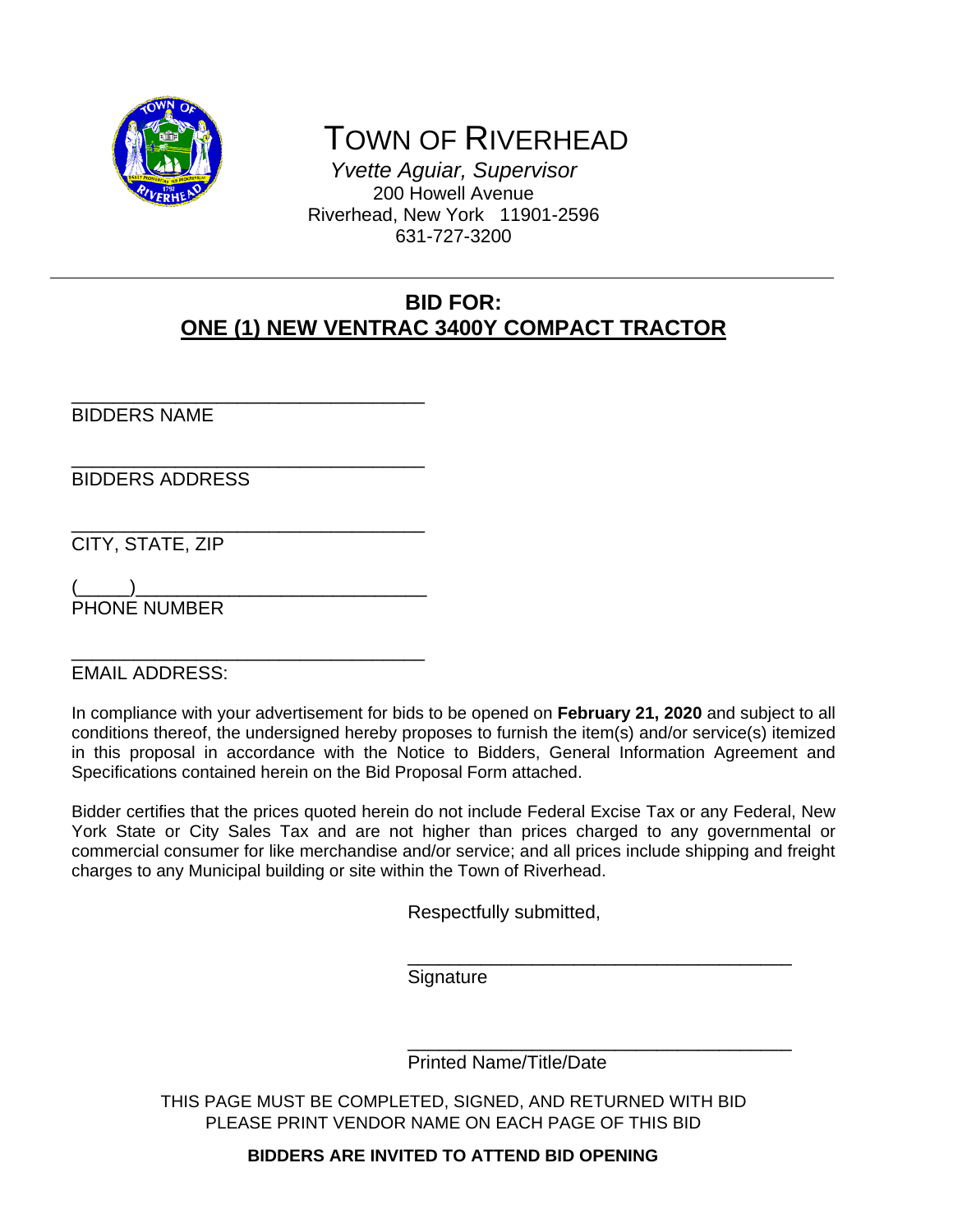## **TOWN OF RIVERHEAD**

#### **NOTICE TO BIDDERS**

Sealed bids for **ONE (1) NEW VENTRAC 3400 Y COMPACT TRACTOR**, for use by the Town of Riverhead, will be received by the Town Clerk of the Town of Riverhead at Town Hall, 200 Howell Avenue, Riverhead, New York, 11901, until **11:00 a.m.** on **February 21, 2020**, at which time all bids received shall be opened and read aloud.

Bid Specifications and/or Plans may be obtained by visiting the Town of Riverhead website at **www.townofriverheadny.gov** on or after **February 13, 2019**. Click on "Bid Requests" and follow the instructions to register.

All bids are to be submitted in a sealed envelope bearing the designation **ONE (1) NEW VENTRAC 3400 Y COMPACT TRACTOR**. All bids must be submitted on the bid form provided. Any and all exceptions to the Specifications must be listed on a separate sheet of paper, bearing the designation "**EXCEPTIONS TO THE SPECIFICATIONS**" and be attached to the bid form.

**NOTE: Bid responses must be delivered to the Office of the Town Clerk at 200 Howell Avenue, Riverhead, New York, 11901, on or before February 21, 2020 at 11:00 a.m. The Town may decline to accept, deem untimely and/or reject any bid response/proposal that is not delivered to the Office of the Town Clerk.**

The Town Board reserves the right and responsibility to reject any or all bids or to waive any formality if it believes such action to be in the best interest of the Town.

### **BY ORDER OF THE TOWN BOARD OF THE TOWN OF RIVERHEAD**

#### **DIANE M. WILHELM, TOWN CLERK**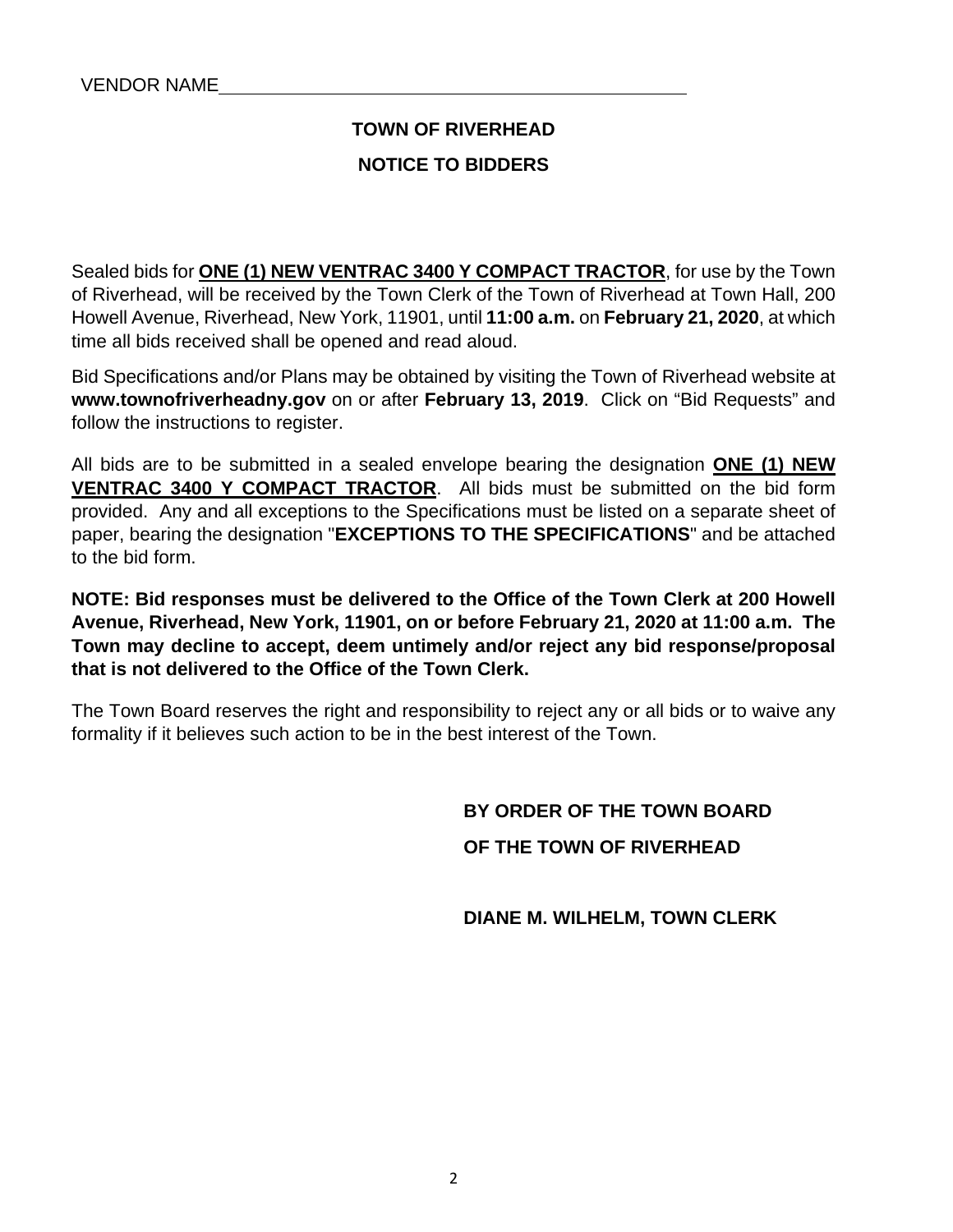#### **TOWN OF RIVERHEAD BID SPECIFICATION**

### **ONE (1) NEW VENTRAC 3400 Y COMPACT TRACTOR**

#### **I. General Description**

The Buildings and Grounds Department is seeking a compact tractor and accessories with design features for various grounds maintenance purposes.

Any deviations from the written specifications shown in the bid specifications shall be noted on the form titled "**EXCEPTIONS TO BID SPECIFICATIONS"** annexed to the specifications. In order to receive full consideration, bids must fully follow the specifications described more fully below and the notice to bidders.

Bidders must submit one original bid proposal. The original must be sealed and clearly marked. All attached certificates must be completed and signed in compliance with the provisions of Section 103-d of the New York State General Municipal Law (Statement of Non-Collusion in Bids); New York State Finance Law 139-L (\*effective January 1, 2019 workplace policy for sexual harassment prevention see also Labor Law 201-G); and New York State Finance law §165-a (Iran Divestment Act). Note, with respect to the Iran Divestment Act Certification, each bidder and each person signing on behalf of any bidder certifies, and in the case of a joint bid each party thereto certified as to its own organization, under penalty of perjury, that to the best of its knowledge and belief that each bidder is not on the list created pursuant to paragraph (b) of subdivision 3 of section of 165-a of the State Finance Law. All bids must be filled out in ink, or be typewritten. Bids submitted in pencil will be rejected as unresponsive. Bids which have been corrected by white out or cross out, and have not been initialed and/or dated will be rejected as unresponsive. Bid Responses may be rejected if they show any omission, irregularity, alteration of form, addition, condition, unresponsiveness, or unbalance. Samples may be requested by the Town for the purpose of product evaluation. It is understood that samples will be provided at no charge to the town and will be returned, when requested, within 30 days after the valuation is completed, at the expense of the vendor. All samples left longer than 30 days after the evaluation period will be discarded.

#### **II. General Requirements**

**Bids**: Unless prices and all information requested are complete, bid may be disregarded and given no consideration. All prices and bids must be in ink or typewritten. No pencil figures or erasures are permitted. Mistakes may be crossed out and corrections inserted adjacent thereto and must be initialed in ink by person signing the bid. All bids must be signed with the firm's name and by a responsible officer or employee.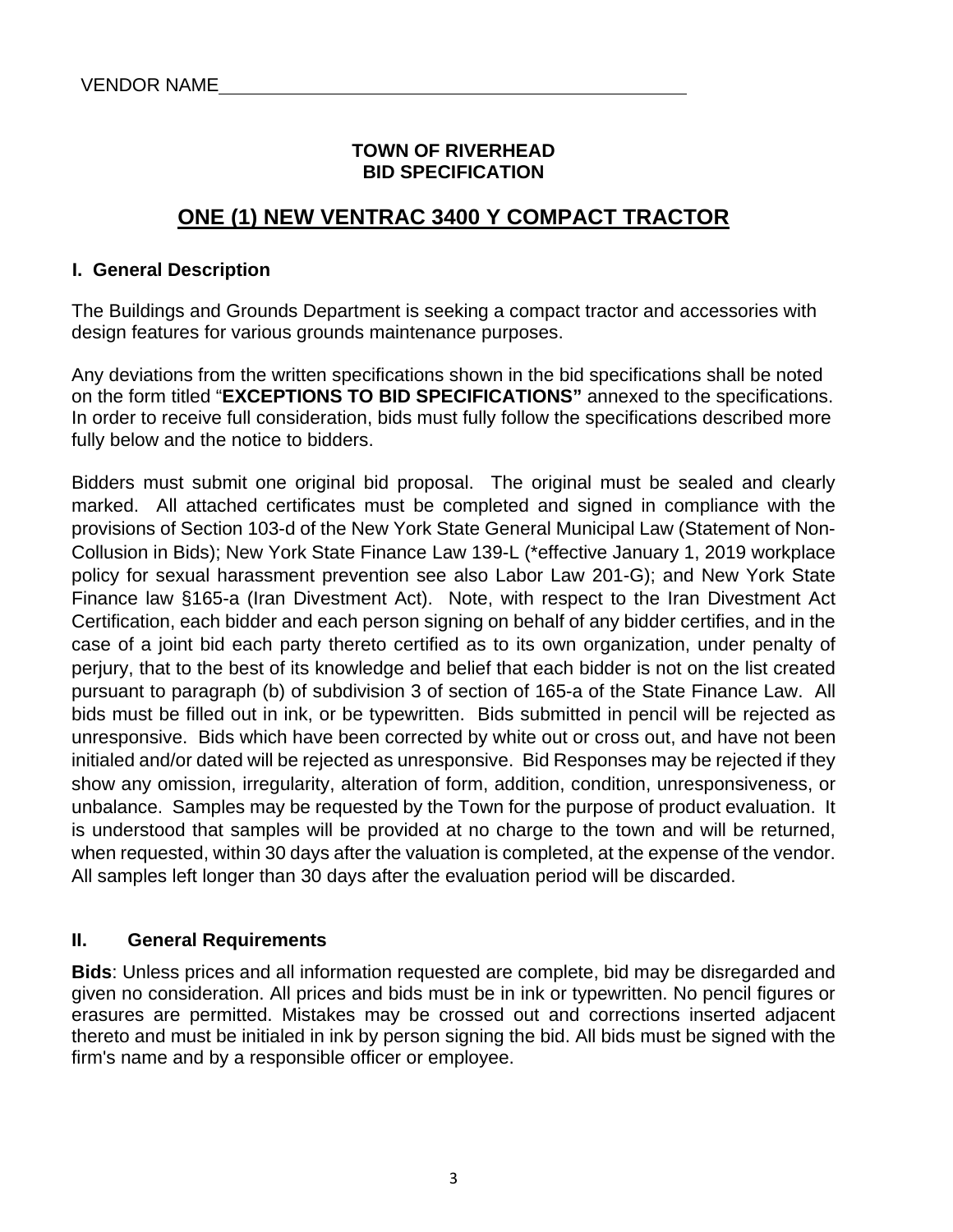**Submission of Bids**: Each bid must be submitted on the prescribed form in a sealed envelope clearly marked "**ONE (1) NEW VENTRAC 3400 Y COMPACT TRACTOR**" and filed with the Town Clerk of the Town of Riverhead at Town Hall, 200 Howell Avenue, Riverhead, New York on or before **11:00 am on February 21, 2020** at which time they will be publicly opened and read aloud.

Information must be furnished complete in compliance with the terms, conditions, and provisions of the bid specifications. The information requested and the manner of submission are essential to permit prompt evaluation of all bids on a fair and uniform basis. Accordingly, the Town reserves the right to declare as non-responsive and reject any bid in which material information requested is not furnished or where indirect or incomplete answers or information is provided. Bids shall be for the total net price including all applicable taxes and charges, delivered F.O.B., Town of Riverhead.

Bids and modifications or corrections thereof received after the closing time specified will not be considered. Note: no telephone, e-mail or facsimile of bids will be accepted. If a photocopy is to be submitted, it must be signed as an original in ink.

The Town reserves the right to accept and/or reject any and all bids and waive and formalities in the bidding procedures to the extent permitted by law and make the award as may be deemed in the best interest of the Town.

#### **III. Requirements/Specifications**

The Town of Riverhead is requesting pricing and availability of **ONE (1) NEW VENTRAC 3400 Y COMPACT TRACTOR** for use by the Buildings and Grounds Department. The following are minimum acceptable specifications. Any exceptions shall be noted on pricing page under "Exceptions":

- VENTRAC 3400 Y COMPACT TRACTOR
- TWELVE-VOLT FRONT SWITCH PLUG 70.3036
- LW452 CAB
- CAB CONSOLE MOUNT FAN/HEATER/FILTER INSTALL 70.2015-51
- CAB EXTERIOR MIRROR KIT 70.2006-4
- CAB WINDSHIELD WASHER KIT 70.8148
- CAB DEFROST FAN KIT 70.2006-6
- CAB STROBE BEACON KIT 70.8161
- CAB HAZARD LIGHTS KIT 70.8162
- LB540 BROOM ATTACHMENT

#### **DELIVERY MUST BE MADE WITHIN 30 DAYS OF BID AWARD**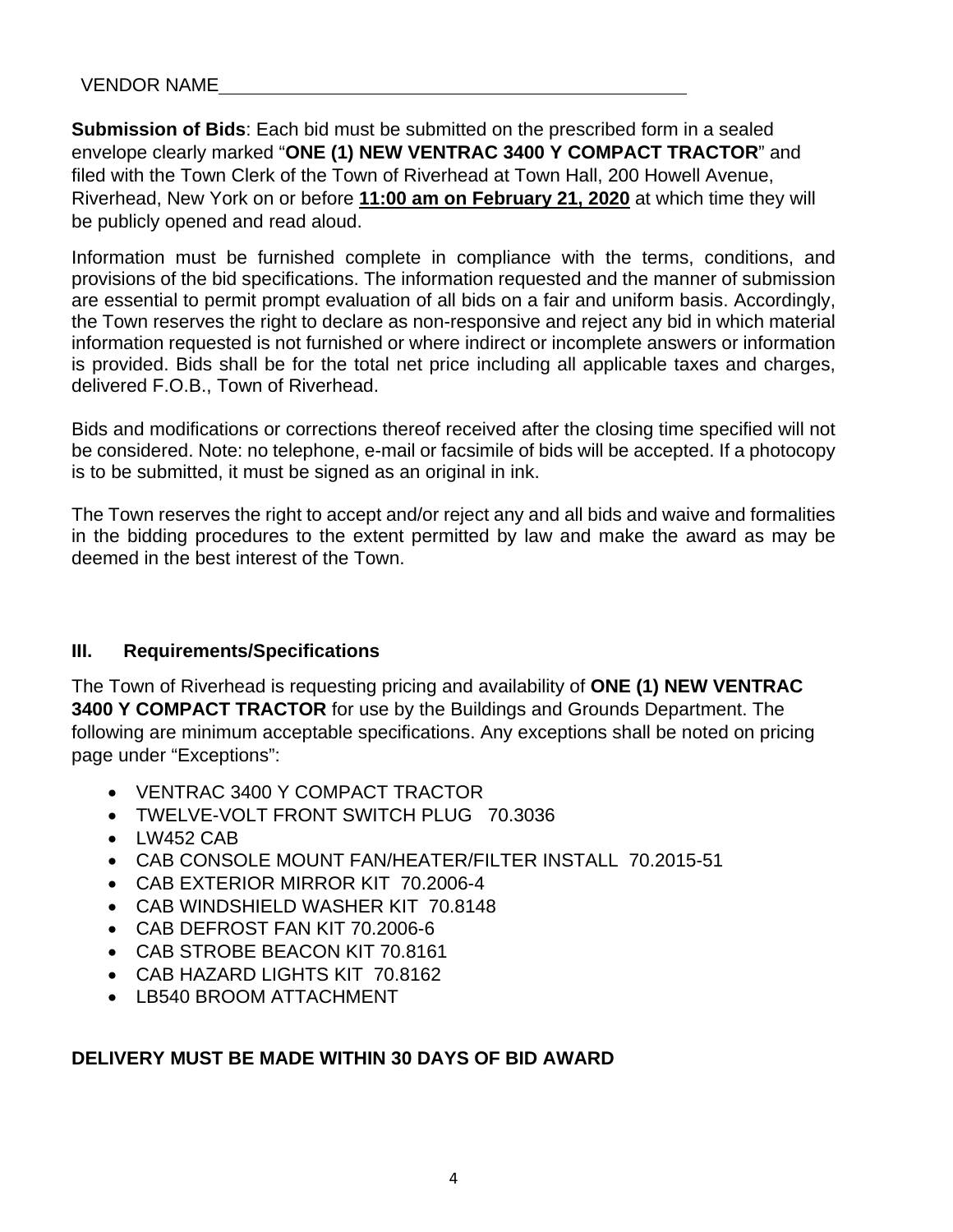#### **IV. General Bid Specifications**

**Bid Form:** Each bid shall be submitted on the required Bid Sheet; Exceptions to Specifications, Bidder Qualifications, Non-Collusive Bidding Certificate and Iran Divestment Act Certification must be submitted with each bid and must be signed by the same individual entering the bid. All bids or bidders not adhering to any of the requirements herein may be rejected.

**Questions:** Any questions or clarification to the bid specifications or technical specifications must be submitted in writing to the Purchasing Agent at 200 Howell Ave., Riverhead, NY 11901 or by email to: baldinucci@townofriverheadny.gov prior to the bid opening, **unless otherwise stated\*.** Such questions must be in the possession of the Purchasing Agent at least 72 hours prior to the bid opening, **unless otherwise stated\*. Verbal questions will not be entertained.**

**Inspection:** The Town reserves the right and shall be at liberty to inspect the compact tractor and all equipment and shall have the right to reject the compact tractor, equipment, all materials and workmanship which do not conform to the specification provided; however, the Town is under no duty to make such inspection. If the inspection indicates that repairs are necessary for the intended use of the compact tractor by the town, the bidder may be offered the option to perform the repairs at the bidder's expense prior to the purchase of the compact tractor by the Town. The Town's judgment of required repairs is not subject to negotiation or challenge.

Prior to delivery, the compact tractor shall be completely serviced as necessary to assure proper operation and function.

All parts or attachments not specifically mentioned but necessary to complete the compact tractor must be furnished and must conform to the highest standards of quality of material and workmanship provided in good engineering practice and intended in these specifications. The compact tractor will be judged on stability and safety, ability to carry out Town's present operations, ease of operation and maintenance, price and delivery date. These specifications shall be considered minimum unless otherwise stated. All variations from the stated specification must be clearly noted on the Bid Proposal.

Final inspection and acceptance of the compact tractor for conformity with the specifications shall be made by the Buildings and Grounds Supervisor or such designated representative of said Buildings and Grounds Department.

**Delivery**: The delivery date or term within which the proposed item(s) will be delivered shall be stated in the space provided on the Bid Sheet. Failure by the successful seller to notify the Town of Riverhead immediately of any delivery beyond the stated date or terms is cause for him to be held responsible for damages incurred as a result of an extended delivery time.

All equipment/material, spare parts and supplies shall be delivered F.O.B. destination, with delivery charges prepaid. Delivery to Town of Riverhead Buildings and Grounds Department, 1295 Pulaski Street, Riverhead, NY.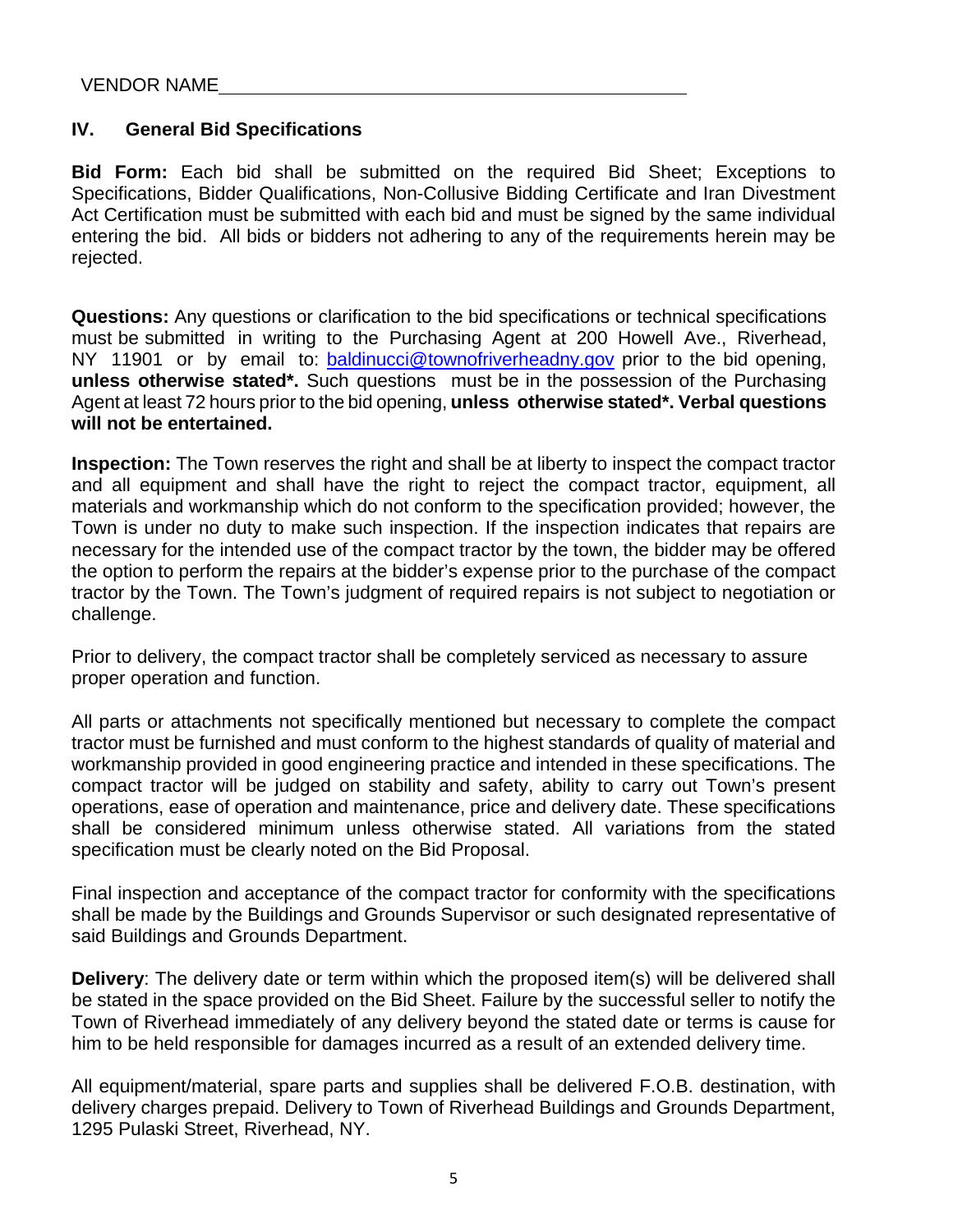**Material and Equipment Specified by Name:** Whenever any material or equipment is specified by patent or proprietary name or by the name of the manufacturer, unless stated differently, such specification shall be considered as if followed by the words "or equal", whether or not such words appear. The seller may offer material or equipment with equal or better qualities and performance in substitution for those specified which he considers would be in the Town's interest to accept. No verbal offers for substitution will be acknowledged or considered from sellers, distributors, manufacturers or subcontractors. Any such offers shall be made in writing for consideration with the submission of the proposal and the seller shall include sufficient data which, together with any other data the Town may require, will enable the Town to assess the acceptability of the material or equipment. Such acceptance by the Town shall not relieve the seller from full responsibility from the efficiency and quality and performance of the substitute material or equipment, in the same manner and degree as the material and equipment specified by name.

It should be understood that specifying a brand name, components and/or equipment in these specifications shall not relieve the seller from full responsibility to produce the products in accordance with the performance warranty and contractual requirements. The seller is responsible for notifying the Town of any inappropriate brand name, component and/or equipment that may be called for in the specifications, and to propose a suitable substitute for consideration.

**Bid Postponement and Amendment**: The Town of Riverhead reserves the right to revise or amend the specifications up to the time set for opening the bids. Such revisions and amendments, if any, shall be announced by amendments to this solicitation. Copies of such amendments shall be furnished to all prospective sellers. Prospective sellers are defined as those sellers listed on the Town's bids list for this material, or who have obtained bid documents subsequent to the bid advertisement. If the revisions and amendments require changes in quantities or prices proposed, or both, the date set for opening bids may be postponed by such number of days as in the opinion of the Town shall enable sellers to revise their bids. In any case, the bid opening shall be at least two (2) working days after the last amendment, and the amendment shall include an announcement of the new date, if applicable, for the opening of bids.

**Bid Withdrawal**: After the bids are opened, bids may not be withdrawn for forty-five (45) calendar days. Prior to the date/time set for the bid opening, however, bids may be modified or withdrawn by the Seller's authorized representative in person, or by written notice (email to: baldinucci@townofriverheadny.gov). If bids are modified or withdrawn in person, the authorized representative shall make his identity known and shall sign a receipt for the bid.

**Right to Reject Bids**: The Town reserves the right to accept or reject any or all bids or any part of any bid, to waive defects, technicalities or any specifications (whether they be in the Town's specifications or CONTRACTOR'S response), to sit and act as sole judge of the merit and qualifications of each product offered, or to solicit new bids on the same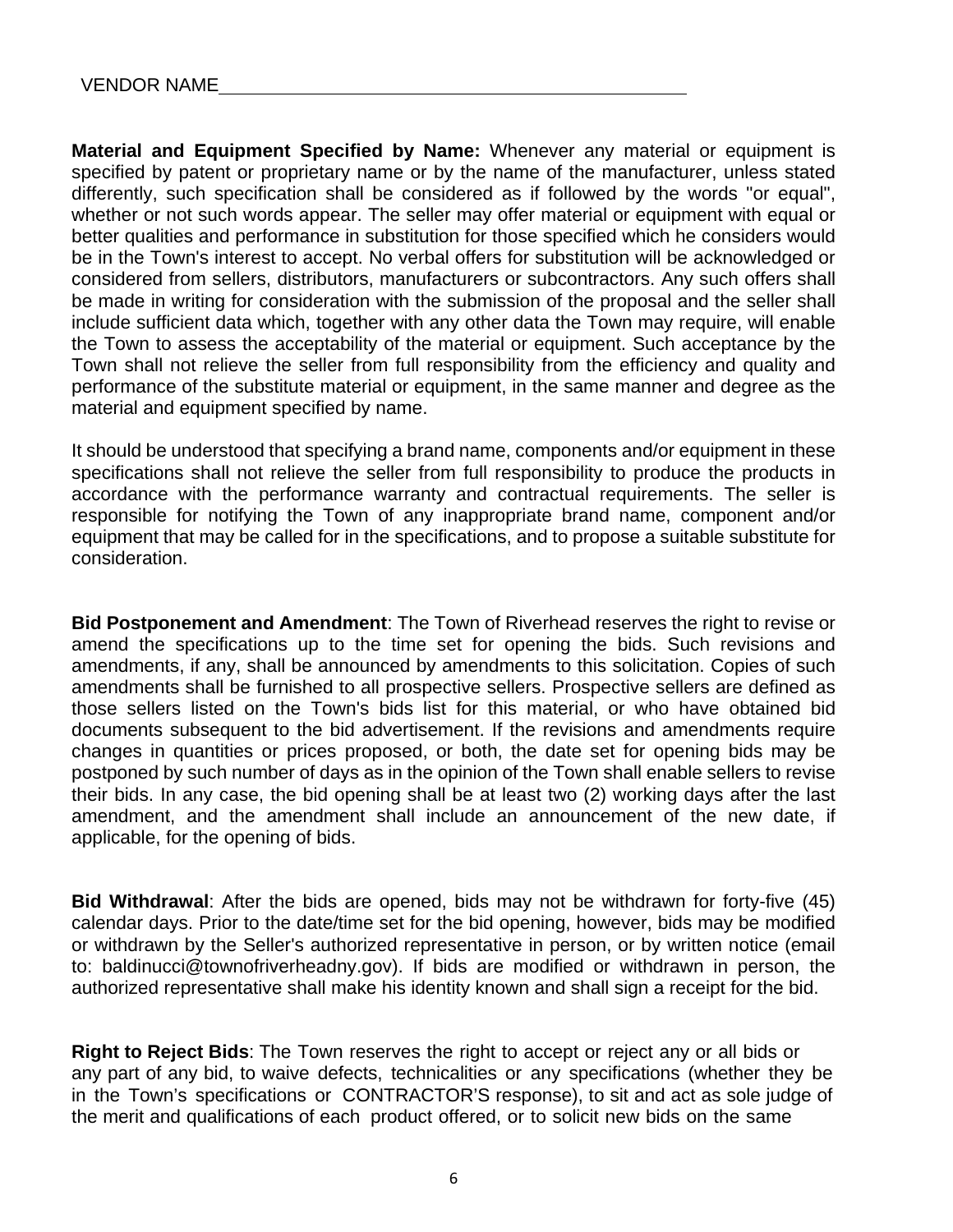project or on a modified project which may include portions of the originally proposed project as the Town may deem necessary in the best interest of the Town.

**Right to Cancel Solicitation**: The Town reserves the right to cancel this solicitation at any time during the procurement process, for any reason or for no reason. The Town makes no commitments expressed or implied, that this process will result in a business transaction with any CONTRACTOR.

**Award**: Notice of bid award, if bid be awarded, will be made within forty five (45) days of opening of bids to the lowest responsive and responsible seller, whose bid proposal complies with all the requirements in the bid specifications.

**Acceptance and Payment**: Acceptance shall be made at the time all equipment/material is operational and in proper working order as determined by and to the satisfaction of the Town of Riverhead. Acceptance of the equipment/material shall be determined on the basis of technical completeness, performance and adherence to the operational requirements and functions of the specifications.

Payment will be scheduled within thirty (30) days upon complete delivery and acceptance of all material/equipment and receipt of an original invoice complying with the terms and conditions of the award. The Town reserves the right to withhold up to ten percent (10%) of the purchase price in the event there is a conditional acceptance. Non-compliance with any one of the following requirements shall constitute a conditional acceptance:

- a) Adherence to the general construction and performance specifications.
- b) Reasonable opportunity for compact tractor and equipment/material inspection by Buildings and Grounds Supervisor and/or Town Purchasing Agent.
- c) Receipt of manuals (if applicable).

**Guarantee:** All equipment and materials including all parts and assemblies, if applicable, shall be guaranteed against defects in material and workmanship for a period of at least one (1) year after acceptance. Guarantee shall commence at the time of official acceptance by the Town. Where it is required to repair, replace, resurface, replant or to modify, alter, add or remove hardware, parts, components, or related accessories for the purpose of insuring proper appearance, performance or operation, such operations shall be done as required until such time as acceptable performance has been established.

Problems which occur shall be corrected in an appropriate fashion under guarantee. Seller shall be responsible to attend to and remedy such items within a reasonable amount of time. Appropriate logs and schedules shall be maintained to reflect these items and their redress.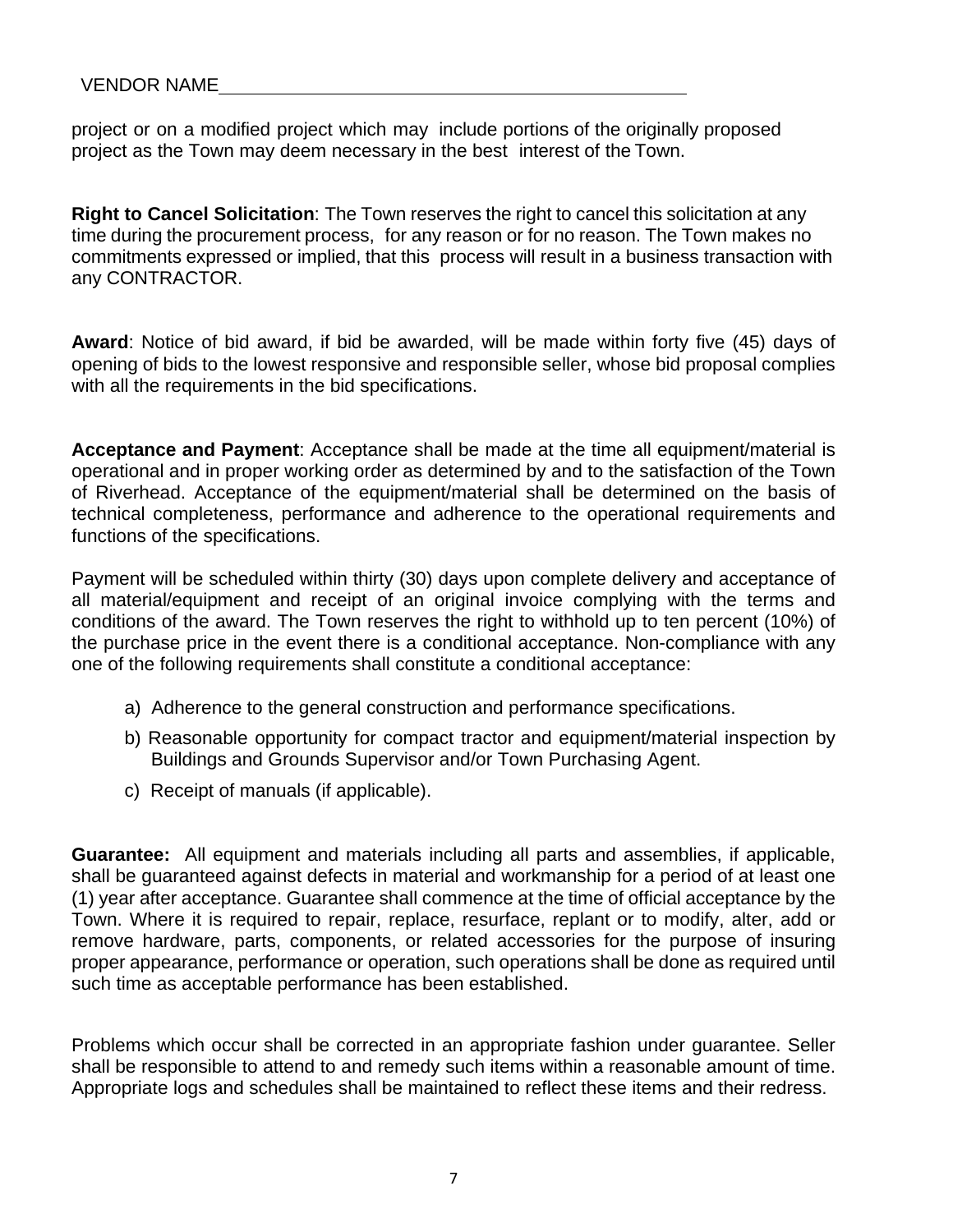**New York Law**: The Notice to Bidders and Bid Specifications shall be governed according to the laws of the State of New York.

**Piggybacking Claus Method of Award:** The contract, if awarded, will be to the lowest responsive/responsible bidder(s) in part or in whole who meet(s) all the terms of the specifications. The TOWN guarantees no minimum or maximum purchases or contracts as a result of award of this bid. The Town of Riverhead reserves the right to allow all municipal and not for profit organizations authorized under the General Municipal Laws of the State of New York, to purchase any goods and/or services awarded as a result of this bid in accordance with the latest amendments to NYS GML 100 through 104. However, it is understood that the extension of such contracts are at the discretion of the vendor and the vendor is only bound to any contract between the Town of Riverhead and the vendor. Additionally, the TOWN reserves the right to purchase any goods or services included as a part of this bid from any means legally available to it.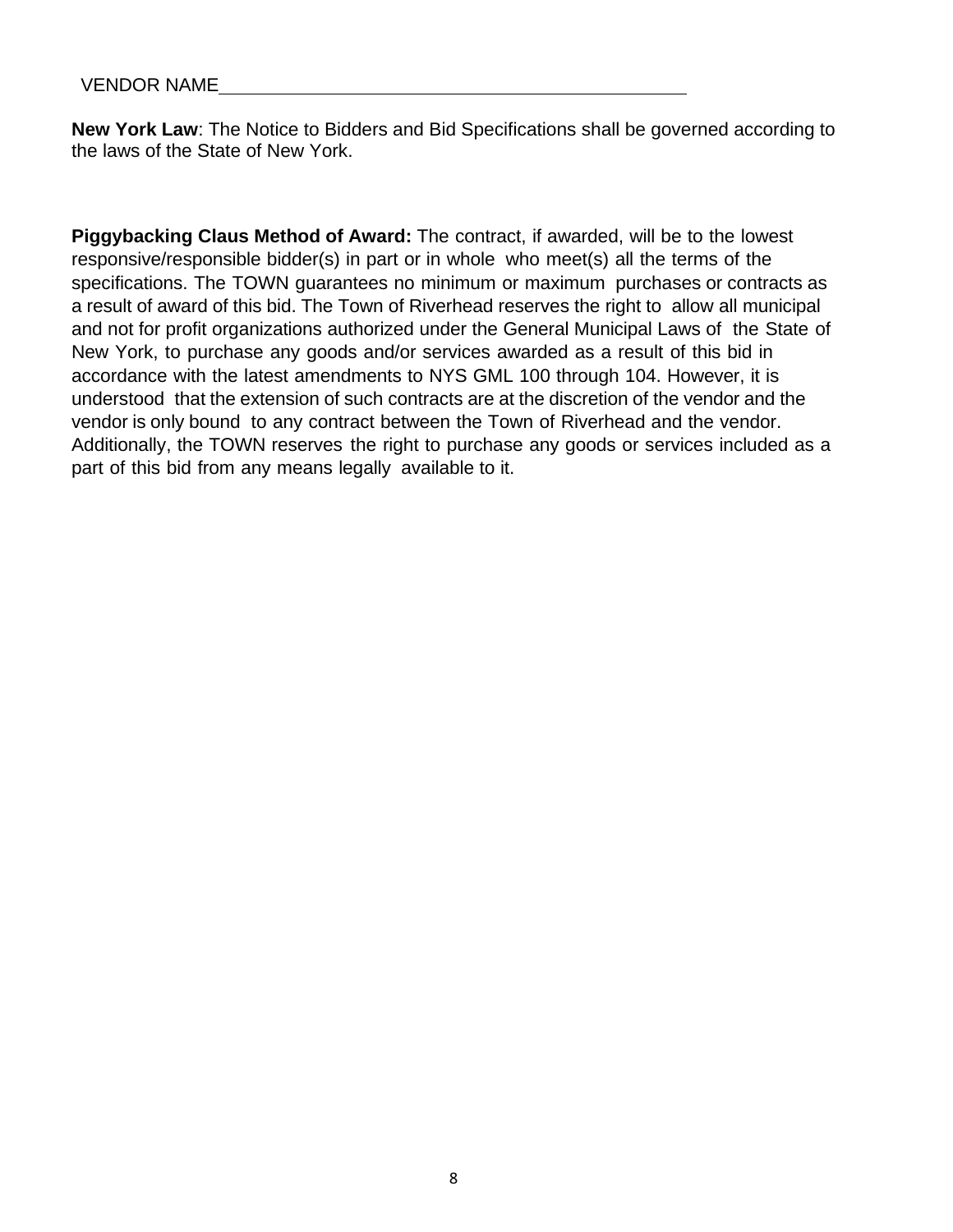#### **V. Bid Sheet**

### **ONE (1) NEW VENTRAC 3400 Y COMPACT TRACTOR**

#### **ALL PRICING TO INCLUDE DELIVERY TO RIVERHEAD, NY**

| <b>ITEM</b>    | <b>QTY</b>   | <b>DESCRIPTION</b>                                        | <b>UNIT PRICE</b> |
|----------------|--------------|-----------------------------------------------------------|-------------------|
| 1              | 1            | VENTRAC 3400 Y COMPACT TRACTOR                            |                   |
| $\overline{2}$ | 1            | TWELVE-VOLT FRONT SWITCH PLUG 70.3036                     |                   |
| 3              | 1            | LW452 CAB                                                 |                   |
| $\overline{4}$ | 1            | CAB CONSOLE MOUNT FAN/HEATER/FILTER INSTALL<br>70.2015-51 |                   |
| 5              | $\mathbf{1}$ | CAB EXTERIOR MIRROR KIT 70.2006-4                         |                   |
| 6              | $\mathbf{1}$ | CAB WINDSHIELD WASHER KIT 70.8148                         |                   |
| $\tau$         | 1            | CAB DEFROST FAN KIT 70.2006-6                             |                   |
| $\,8\,$        | 1            | CAB STROBE BEACON KIT 70.8161                             |                   |
| 9              | 1            | CAB HAZARD LIGHTS KIT 70.8162                             |                   |
| 10             | $\mathbf{1}$ | LB540 BROOM ATTACHMENT                                    |                   |
|                |              | <b>TOTAL BID PRICE:</b>                                   | \$                |
|                |              |                                                           |                   |
|                |              | Name of Bidder: Name of Bidder:                           |                   |
|                |              |                                                           |                   |
|                |              |                                                           |                   |
|                |              |                                                           |                   |
| Email:         |              | <u> 1980 - Jan Barbara (j. 1980)</u>                      |                   |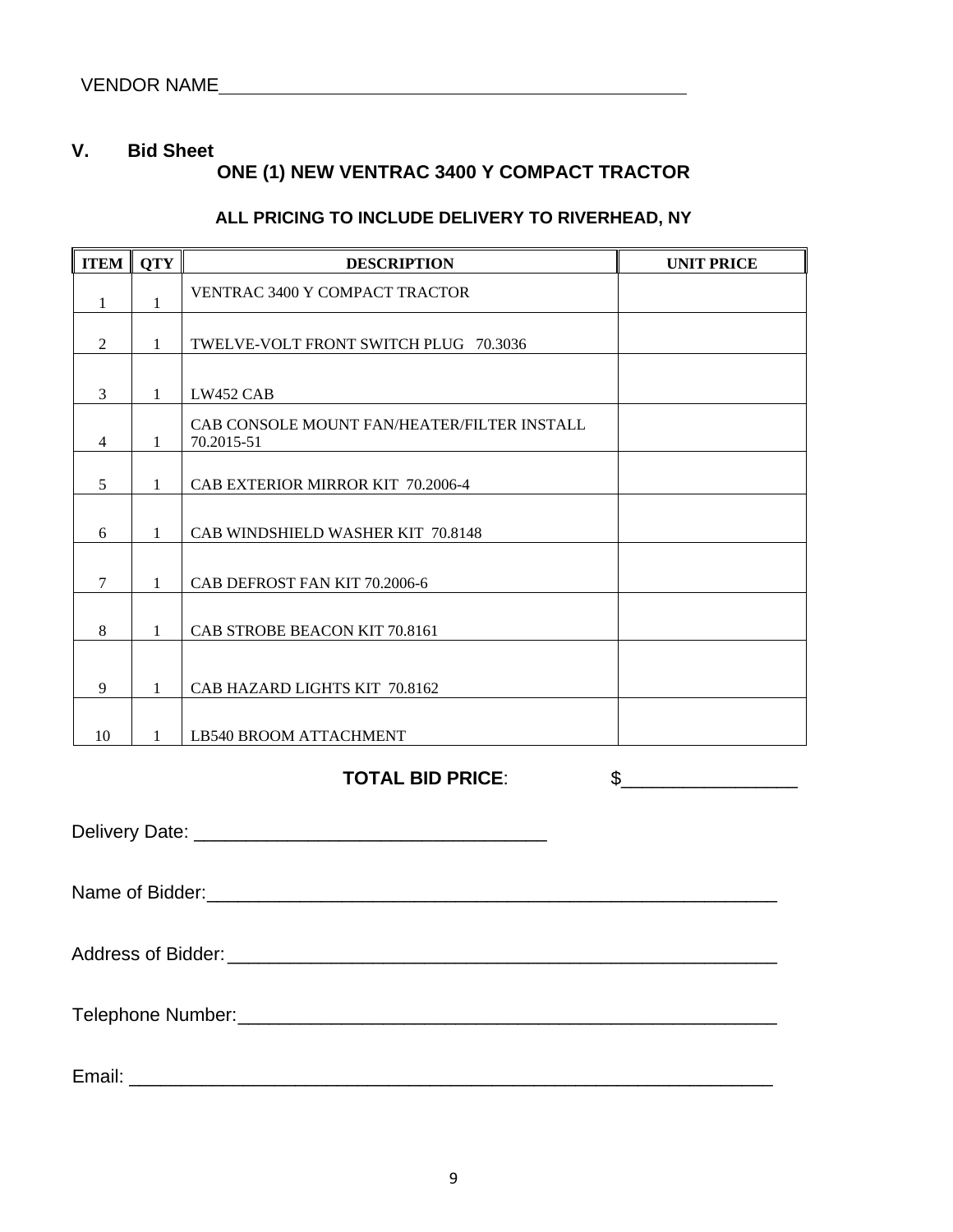#### **Exceptions to Specifications**  $VI.$

Exceptions to the specifications of any bid items stated herein shall be fully described in writing by the contractor in the space provided below:

| TITLE: |  |  |  |
|--------|--|--|--|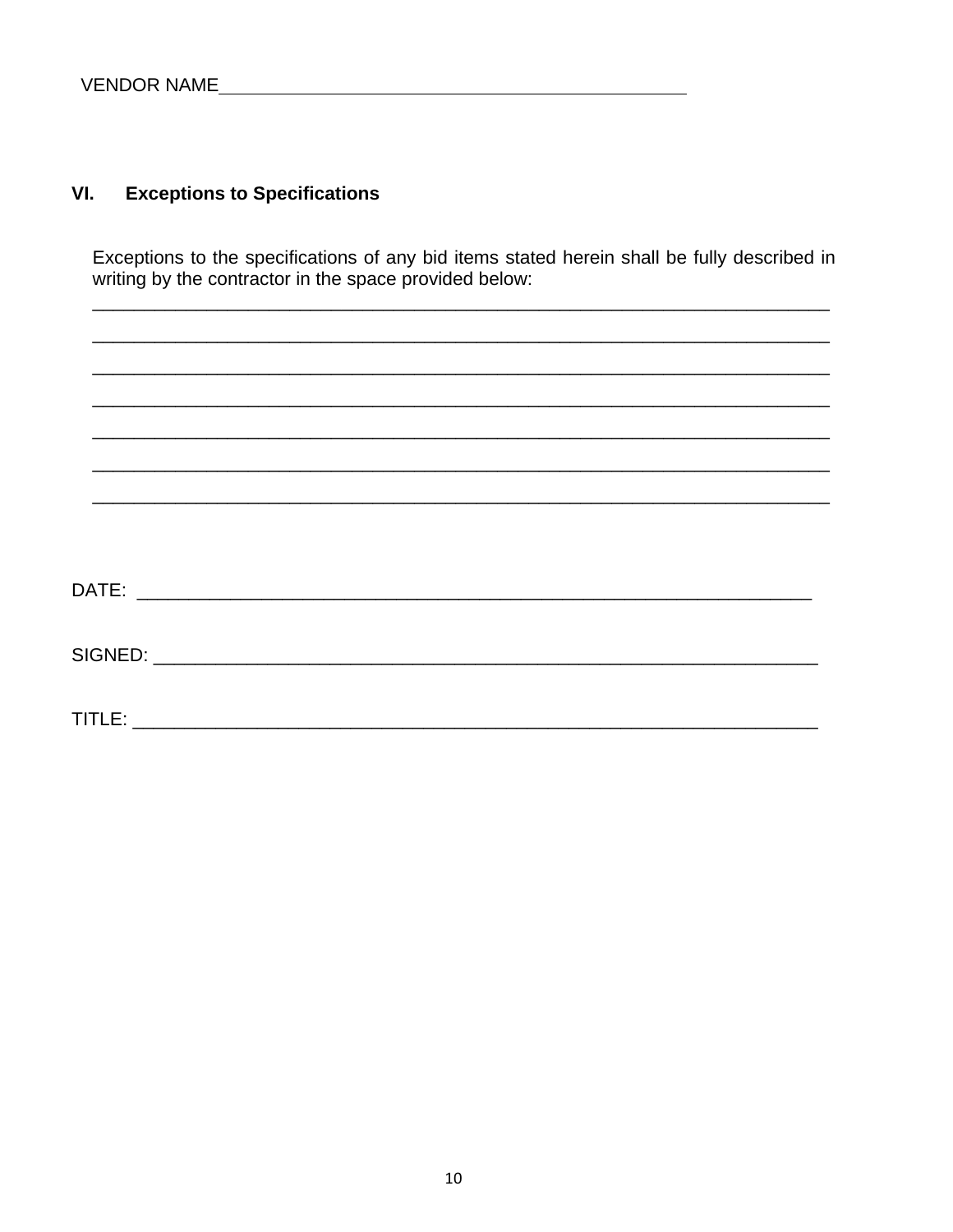#### **GENERAL MUNICIPAL LAW – SECTION 103-d**

#### **Non-Collusive Bidding Certificate**

By submission of this bid, each bidder and each person signing on behalf of any bidder certifies, and in the case of a joint bid, each party thereto certifies as to its own organization, under the penalty of perjury, that to the best of his knowledge and belief:

- (A) The prices in this bid have been arrived at independently without collusion, consultation, communication or agreement, and for the purpose of restricting competition, as to any matter relating to such prices with any other bidder or with any competitor or potential competitor;
- (B) Unless otherwise required by law, the prices which have been quoted in this bid have not been knowingly disclosed by the bidder prior to the opening, directly or indirectly to any other bidder, competitor or potential competitor;
- (C) No attempt has been or will be made by the bidder to induce any other person, partnership, or corporation to submit or not to submit a bid for the purpose of restricting competition.

I hereby affirm, under the penalty of perjury, the foregoing statement is true:

| Signed by: _______________                                                                                                                                                                                                     |
|--------------------------------------------------------------------------------------------------------------------------------------------------------------------------------------------------------------------------------|
| Title: The contract of the contract of the contract of the contract of the contract of the contract of the contract of the contract of the contract of the contract of the contract of the contract of the contract of the con |
|                                                                                                                                                                                                                                |
|                                                                                                                                                                                                                                |

Date: \_\_\_\_\_\_\_\_\_\_\_\_\_\_\_\_\_\_\_\_\_\_\_\_\_\_\_\_\_\_\_\_\_\_\_\_\_\_\_\_\_\_\_

Sworn to before me this\_\_\_\_\_\_\_\_\_\_\_\_\_

day of  $\qquad \qquad , 20$ 

Notary Public

.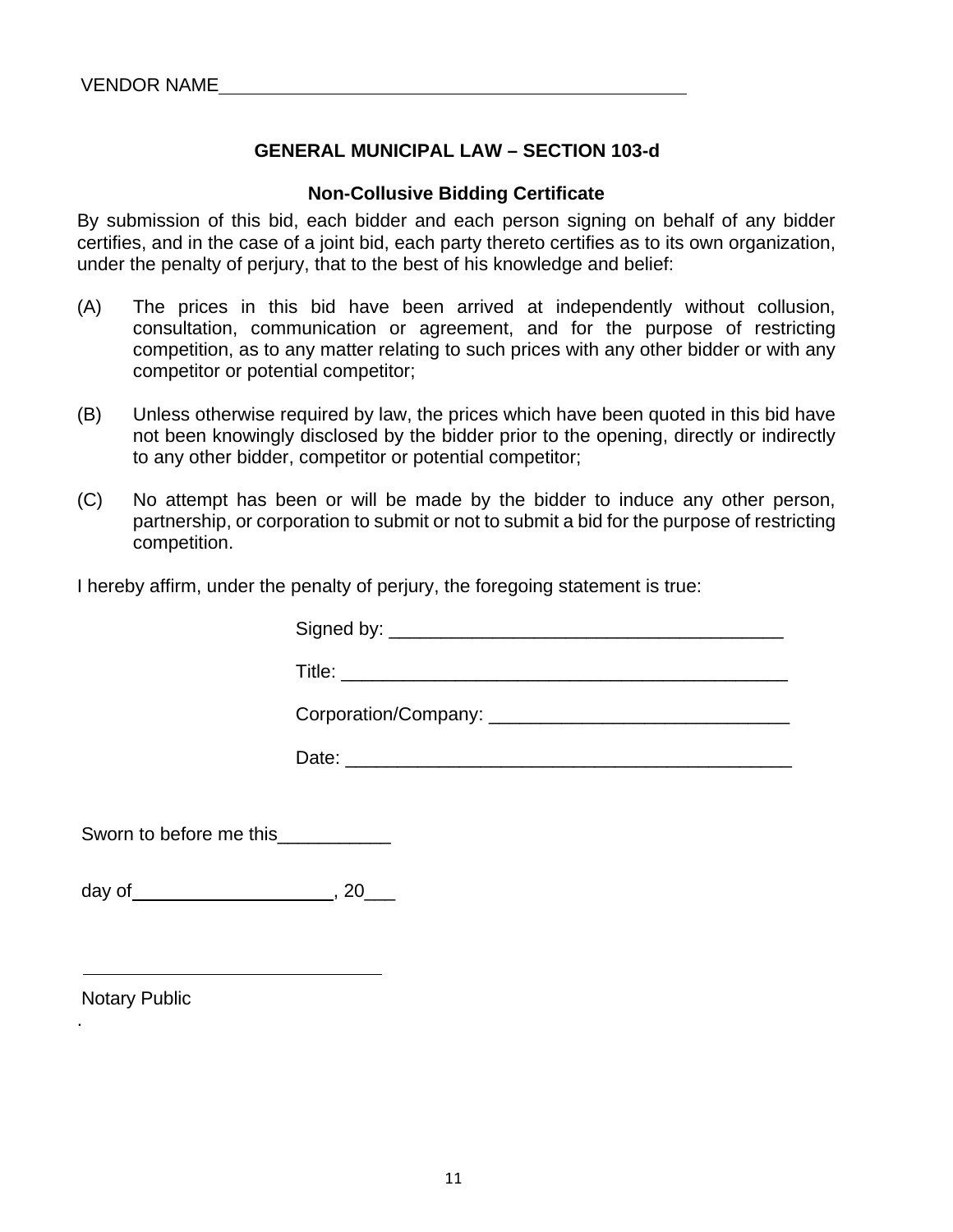#### **SEXUAL HARASSMENT STATEMENT**

By submission of this bid, each bidder and each person signing on behalf of any bidder certifies, and in the case of a joint bid each party thereto certifies as to its own organization, under penalty of perjury, that the bidder has and has implemented a written policy addressing sexual harassment prevention in the workplace and provides annual sexual harassment prevention training to all of its employees. Such policy shall, at a minimum, meet the requirements of §201-G of the Labor Law.

| Signature: Management of the Signature:           |
|---------------------------------------------------|
|                                                   |
|                                                   |
| Company Name: Manual Account of the Company Name: |
| Date:                                             |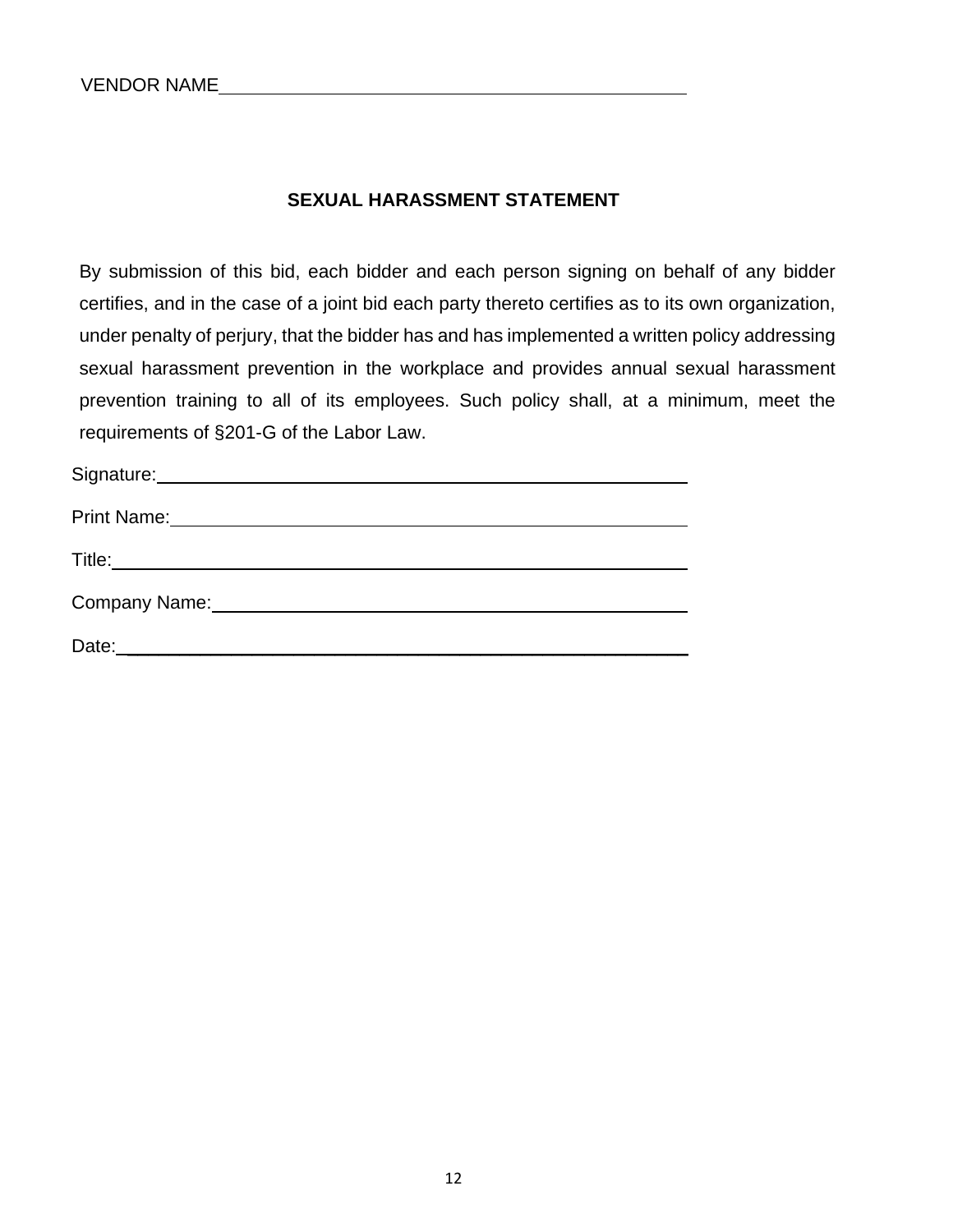#### **IRAN DIVESTMENT ACT CERTIFICATION**

As a result of the Iran Divestment Act of 2012 (Act), Chapter 1 of the 2012 Laws of New York, a new provision has been added to the State Finance Law (SFL), § 165-a, effective April 12, 2012. Under the Act, the Commissioner of the Office of General Services (OGS) will be developing a list (prohibited entities list) of "persons" who are engaged in "investment activities in Iran" (both are defined terms in the law). Pursuant to SFL § 165-a(3)(b), the initial list is expected to be issued no later than 120 days after the Act's effective date, at which time it will be posted on the OGS website.

By submitting a bid in response to this solicitation or by assuming the responsibility of a Contract awarded hereunder, Bidder/Contractor (or any assignee) certifies that once the prohibited entities list is posted on the OGS website, it will not utilize on such Contract any subcontractor that is identified on the prohibited entities list.

Additionally, Bidder/Contractor is advised that once the list is posted on the OGS website, any Contractor seeking to renew or extend a Contract or assume the responsibility of a Contract awarded in response to the solicitation, must certify at the time the Contract is renewed, extended or assigned that it is not included on the prohibited entities list.

During the term of the Contract, should the TOWN OF RIVERHEAD receive information that a person is in violation of the above-referenced certification, the TOWN OF RIVERHEAD will offer the person an opportunity to respond. If the person fails to demonstrate that it has ceased its engagement in the investment which is in violation of the Act within 90 days after the determination of such violation, then the TOWN OF RIVERHEAD shall take such action as may be appropriate including, but not limited to, imposing sanctions, seeking compliance, recovering damages, or declaring the Contractor in default.

The TOWN OF RIVERHEAD reserves the right to reject any bid or request for assignment for an entity that appears on the prohibited entities list prior to the award of a contract, and to pursue a responsibility review with respect to any entity that is awarded a contract and appears on the prohibited entities list after contract award.

| Signature: <u>contract and a set of the set of the set of the set of the set of the set of the set of the set of the set of the set of the set of the set of the set of the set of the set of the set of the set of the set of t</u> |  |
|--------------------------------------------------------------------------------------------------------------------------------------------------------------------------------------------------------------------------------------|--|
| Print Name: <u>Discovering the Community of the Community of the Community of the Community of the Community of the Community of the Community of the Community of the Community of the Community of the Community of the Commun</u> |  |
|                                                                                                                                                                                                                                      |  |
| Company Name: Name: Name and Second Company Name: Name and Second Company Name and Second Company of the Company of the Company of the Company of the Company of the Company of the Company of the Company of the Company of t       |  |
| Date:                                                                                                                                                                                                                                |  |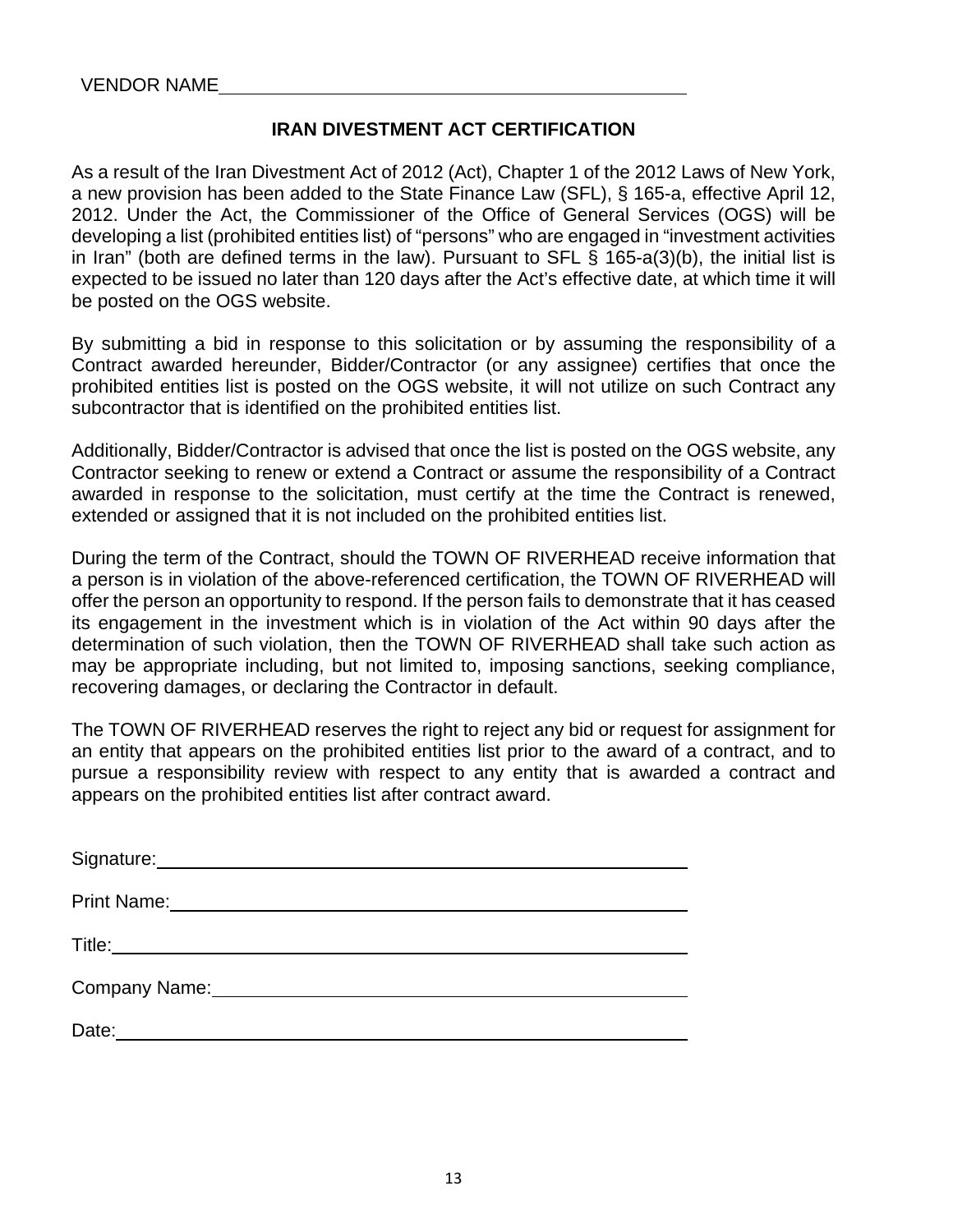I/WE FULLY UNDERSTAND THAT THE ACCEPTANCE OF THIS BID IS SUBJECT TO THE PROVISIONS OF SECTION 103A AND 103B OF THE NEW YORK STATE GENERAL MUNICIPAL LAW.

NAME OF AGENT/DEALER:

ADDRESS:

CONTACT PERSON:

DATE: **DATE:** 

SIGNATURE OFAGENT/DEALER: